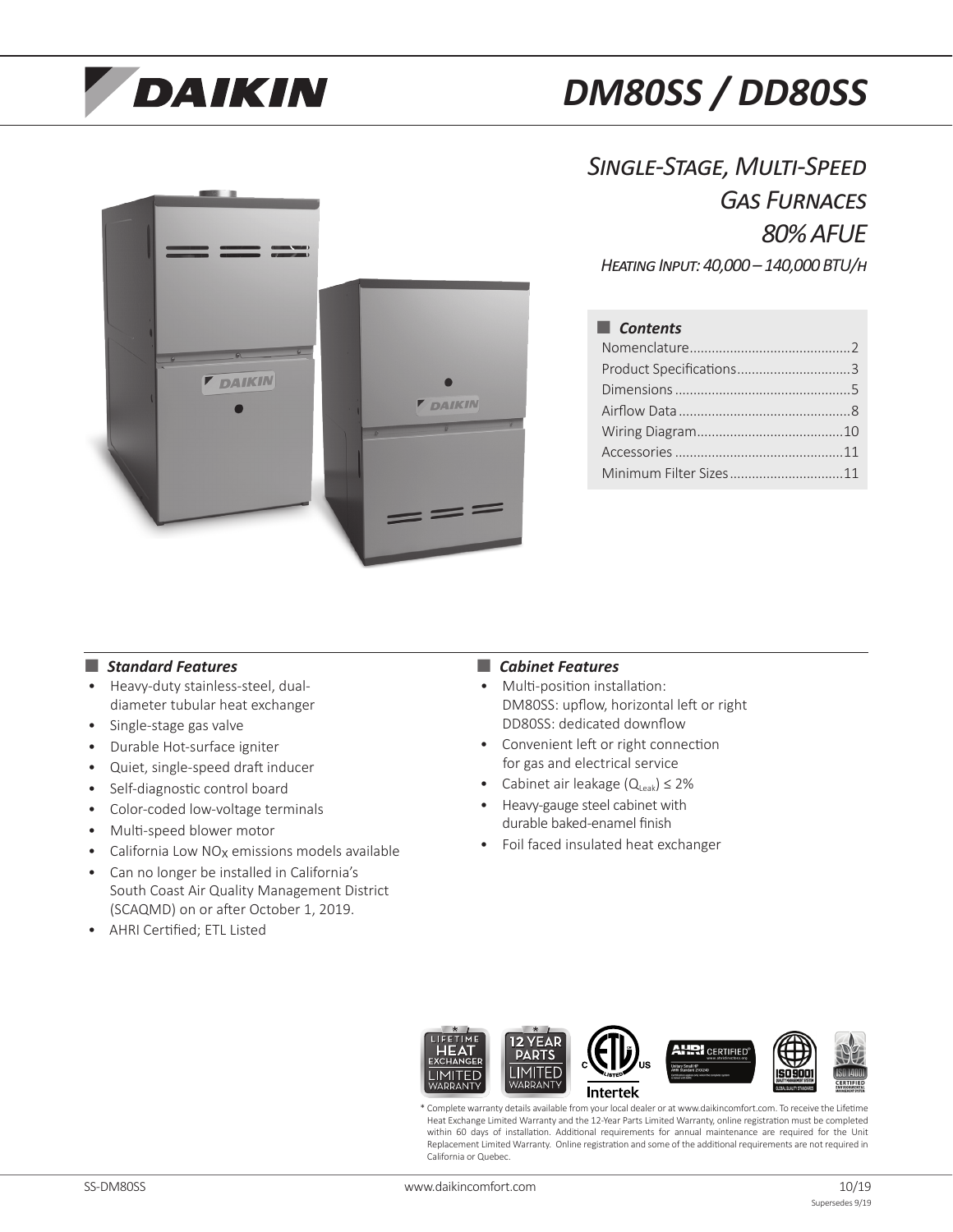|                                        | D            | M                | 80                        | S | S | 060   | 3  | A  | X  | $\ast$ | $\ast$ |                                              |
|----------------------------------------|--------------|------------------|---------------------------|---|---|-------|----|----|----|--------|--------|----------------------------------------------|
|                                        | $\mathbf{1}$ | $\overline{2}$   | 3,4                       | 5 | 6 | 7,8,9 | 10 | 11 | 12 | 13     | 14     |                                              |
| <b>Brand</b>                           |              |                  |                           |   |   |       |    |    |    |        |        | <b>Minor Revision</b>                        |
| D - Daikin Brand                       |              |                  |                           |   |   |       |    |    |    |        |        | A - Initial Release                          |
|                                        |              |                  |                           |   |   |       |    |    |    |        |        |                                              |
| Configuration                          |              |                  |                           |   |   |       |    |    |    |        |        | <b>B</b> - 1st Revision                      |
| M - Upflow/Horizontal                  |              |                  |                           |   |   |       |    |    |    |        |        | <b>Major Revision</b>                        |
| C - Downflow/Horizontal                |              |                  |                           |   |   |       |    |    |    |        |        | A - Initial Release                          |
| D - Dedicated Downflow                 |              |                  |                           |   |   |       |    |    |    |        |        | <b>B</b> - 1st Revision                      |
| <b>AFUE</b>                            |              |                  |                           |   |   |       |    |    |    |        |        | <b>NO<sub>x</sub></b>                        |
| 97-97-98% AFUE                         |              | 92 - 92% AFUE    |                           |   |   |       |    |    |    |        |        | N -Natural Gas                               |
| 96 - 96% AFUE                          |              | 80 - 80% AFUE    |                           |   |   |       |    |    |    |        |        | X - Low NOx                                  |
| <b>Gas Valve</b>                       |              |                  |                           |   |   |       |    |    |    |        |        | <b>Cabinet Width</b>                         |
| M - Modulating                         |              |                  | H - Convertible Two-Stage |   |   |       |    |    |    |        |        | $A - 14"$<br>$C - 21"$                       |
| V - Two Stage                          |              | S - Single Stage |                           |   |   |       |    |    |    |        |        | $B - 17\frac{1}{2}$<br>$D - 24\frac{1}{2}$ " |
| <b>Motor</b>                           |              |                  |                           |   |   |       |    |    |    |        |        |                                              |
| C - Variable Speed ECM / Communicating |              |                  |                           |   |   |       |    |    |    |        |        | <b>Maximum CFM</b>                           |
| E - Multi-Speed ECM                    |              |                  | S - Multi-Speed PSC       |   |   |       |    |    |    |        |        | 2 - 800 CFM                                  |
|                                        |              |                  |                           |   |   |       |    |    |    |        |        | 3 - 1200 CFM                                 |
| MBTU/h                                 |              |                  |                           |   |   |       |    |    |    |        |        | 4 - 1600 CFM                                 |
| 040 - 40,000 BTU/h                     |              |                  | 100 - 100,000 BTU/h       |   |   |       |    |    |    |        |        | 5 - 2000 CFM                                 |
| 060 - 60,000 BTU/h                     |              |                  | 120 - 120,000 BTU/h       |   |   |       |    |    |    |        |        |                                              |
| 080 - 80,000 BTU/h                     |              |                  | 140 - 420,000 BTU/h       |   |   |       |    |    |    |        |        |                                              |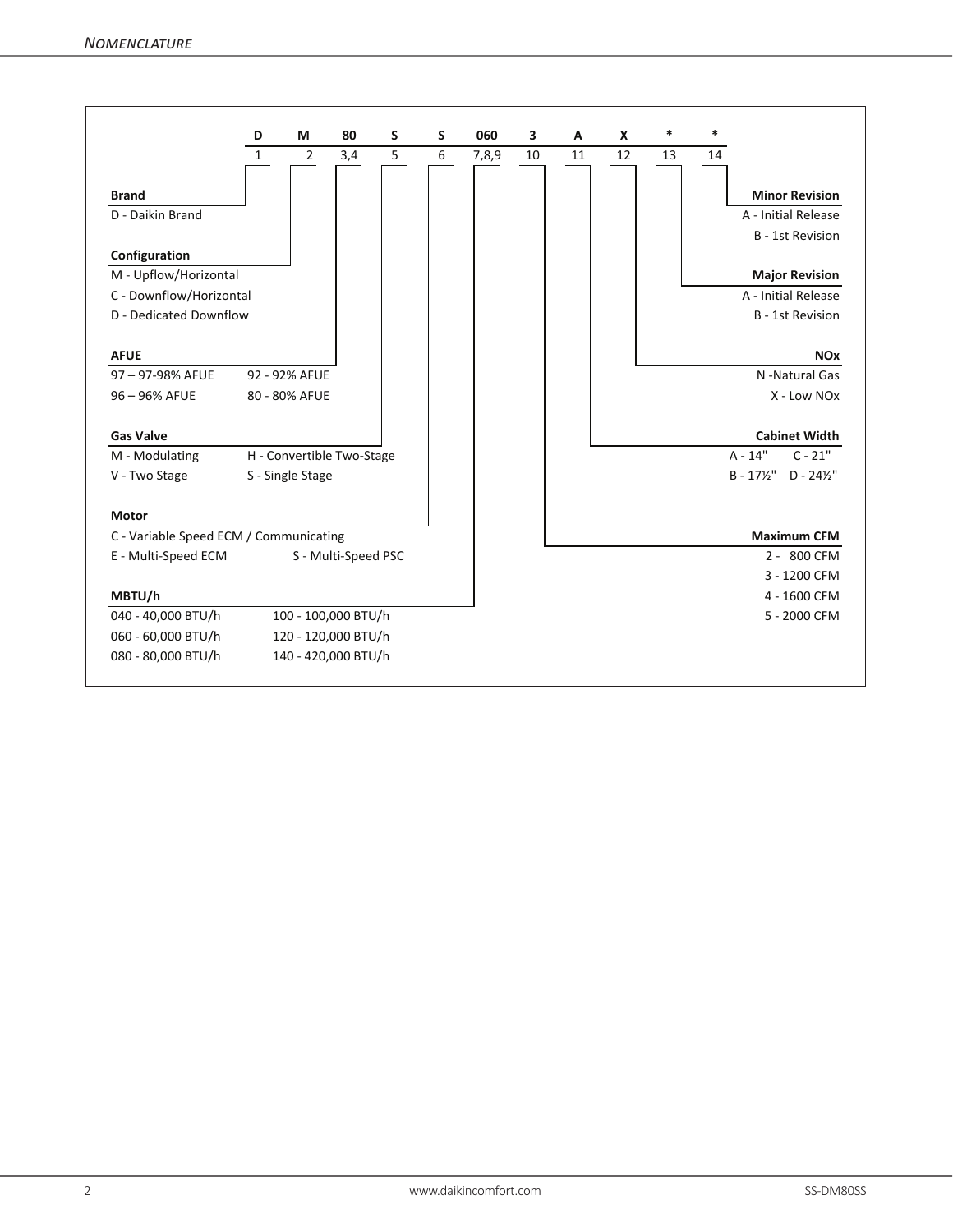|                                             | <b>DM80SS</b><br>0403A*A | <b>DM80SS</b><br>0603A*A | <b>DM80SS</b><br>0604B*A | <b>DM80SS</b><br>0804B*A | <b>DM80SS</b><br>0805C*A | <b>DM80SS</b><br>1005C*A | <b>DM80SS</b><br>1205D*A | DM80SS<br>1405D*A  |
|---------------------------------------------|--------------------------|--------------------------|--------------------------|--------------------------|--------------------------|--------------------------|--------------------------|--------------------|
| <b>HEATING CAPACITY</b>                     |                          |                          |                          |                          |                          |                          |                          |                    |
| Input <sup>1</sup>                          | 40,000                   | 60,000                   | 60,000                   | 80,000                   | 80,000                   | 100,000                  | 120,000                  | 140,000            |
| Natural Gas Output <sup>1</sup>             | 32,000                   | 48,000                   | 48,000                   | 64,000                   | 64,000                   | 80,000                   | 96,000                   | 112,000            |
| LP Gas Output <sup>1</sup>                  | 32,000                   | 48,000                   | 48,000                   | 64,000                   | 64,000                   | 80,000                   | 96,000                   | 96,000             |
| AFUE <sup>2</sup>                           | 80                       | 80                       | 80                       | 80                       | 80                       | 80                       | 80                       | 80                 |
| Available AC @ 0.5" ESP                     | 3                        | 3                        | 4                        | 4                        | 5                        | 5                        | 5                        | 5                  |
| Temperature Rise Range (°F)                 | $25 - 55$                | $20 - 50$                | $20 - 50$                | $35 - 65$                | $35 - 65$                | $35 - 65$                | $40 - 70$                | $40 - 70$          |
| <b>CIRCULATOR BLOWER</b>                    |                          |                          |                          |                          |                          |                          |                          |                    |
| Size $(D \times W)$                         | $10'' \times 6''$        | $10'' \times 6''$        | $10'' \times 8''$        | $10'' \times 8''$        | $10'' \times 10''$       | $10'' \times 10''$       | $11'' \times 10''$       | $11'' \times 10''$ |
| Horsepower @1075 RPM                        | $\frac{1}{3}$            | $\frac{1}{3}$            | $\frac{1}{2}$            | $\frac{1}{2}$            | $\frac{1}{2}$            | $\frac{1}{2}$            | $\frac{3}{4}$            | $\frac{3}{4}$      |
| No. of Speeds                               | $\overline{4}$           | 4                        | 4                        | 4                        | 4                        | 4                        | 4                        | $\overline{4}$     |
| Vent Diameter <sup>3</sup>                  | 4"                       | 4"                       | 4"                       | 4"                       | 4"                       | 4"                       | 4"                       | 4"                 |
| No. of Burners                              | $\overline{2}$           | 3                        | 3                        | 4                        | $\overline{4}$           | 5                        | 6                        | 6                  |
| <b>ELECTRICAL DATA</b>                      |                          |                          |                          |                          |                          |                          |                          |                    |
| Min. Circuit Ampacity <sup>4</sup>          | 4.8                      | 4.8                      | 8.8                      | 8.8                      | 8.8                      | 8.8                      | 8.8                      | 14.7               |
| Max. Overcurrent Device (amps) <sup>5</sup> | 15                       | 15                       | 15                       | 15                       | 15                       | 15                       | 15                       | 15                 |
| <b>SHIP WEIGHT (LBS)</b>                    | 84                       | 88                       | 98                       | 106                      | 114                      | 118                      | 130                      | 130                |

1 Natural Gas BTU/h; for altitudes above from 0' to 5,500' above sea level, reduce input rating 4% for each 1,000' above 5,500' altitude.

² DOE AFUE based upon Isolated Combustion System (ICS)

<sup>3</sup> Vent and combustion air diameters may vary depending upon vent length. Refer to the latest editions of the National Fuel Gas Code NFPA 54/ANSI Z223.1 (in the USA) and the Canada National Standard of Canada, CAN/CSA B149.1 and CAN/CSA B142.2 (in Canada).

<sup>4</sup> Minimum Circuit Ampacity = (1.25 x Circulator Blower Amps) + ID Blower amps. Wire size should be determined in accordance with National Electrical Codes. Extensive wire runs will require larger wire sizes.

⁵ Maximum Overcurrent Protection Device refers to maximum recommended fuse or circuit breaker size. May use fuses or HACR-type circuit breakers of the same size as noted. **Notes**

• All furnaces are manufactured for use on 115 VAC, 60 Hz, single-phase electrical supply.

• Gas Service Connection ½" FPT

• Important: Size fuses and wires properly and make electrical connections in accordance with the National Electrical Code and/or all existing local codes.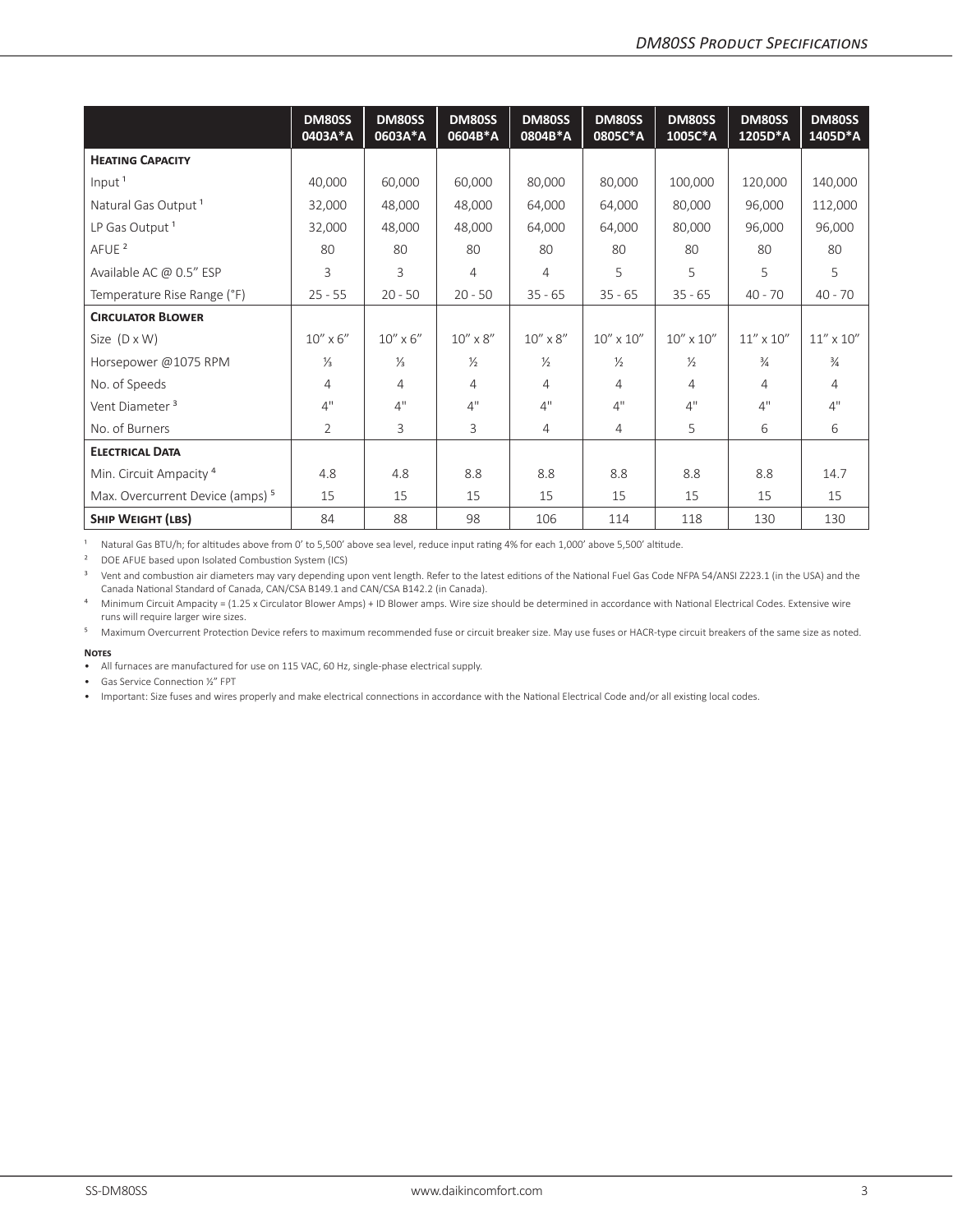|                                             | <b>DD80SS</b><br>0403A*A | <b>DD80SS</b><br>0603A*A | <b>DD80SS</b><br>0804B*A | <b>DD80SS</b><br>1005C*A |
|---------------------------------------------|--------------------------|--------------------------|--------------------------|--------------------------|
| <b>HEATING CAPACITY</b>                     |                          |                          |                          |                          |
| Input <sup>1</sup>                          | 40,000                   | 60,000                   | 80,000                   | 100,000                  |
| Natural Gas Output                          | 32,000                   | 48,000                   | 64,000                   | 80,000                   |
| LP Gas Output                               | 32,000                   | 48,000                   | 64,000                   | 80,000                   |
| AFUE <sup>2</sup>                           | 80                       | 80                       | 80                       | 80                       |
| Available AC @ 0.5" ESP                     | 3                        | 3                        | $\overline{4}$           | 5                        |
| Temperature Rise Range (°F)                 | $25 - 55$                | $30 - 60$                | $35 - 65$                | $40 - 70$                |
| <b>CIRCULATOR BLOWER</b>                    |                          |                          |                          |                          |
| Size $(D \times W)$                         | $10'' \times 6''$        | $10''$ x $6''$           | $10''\times8''$          | $10'' \times 10''$       |
| Horsepower @1075 RPM                        | 1/3                      | 1/3                      | 1/2                      | 3/4                      |
| No. of Speeds                               | $\overline{4}$           | $\overline{4}$           | $\overline{4}$           | $\overline{4}$           |
| Vent Diameter <sup>3</sup>                  | $4^{\prime\prime}$       | 4''                      | $4^{\prime\prime}$       | 4''                      |
| No. of Burners                              | $\overline{2}$           | 3                        | $\overline{4}$           | 5                        |
| <b>ELECTRICAL DATA</b>                      |                          |                          |                          |                          |
| Min. Circuit Ampacity <sup>4</sup>          | 4.8                      | 4.8                      | 8.8                      | 10.5                     |
| Max. Overcurrent Device (amps) <sup>5</sup> | 15                       | 15                       | 15                       | 15                       |
| <b>SHIP WEIGHT (LBS)</b>                    | 88                       | 92                       | 105                      | 113                      |

1 Natural Gas BTU/h; for altitudes above from 0' to 5,500' above sea level, reduce input rating 4% for each 1,000' above 5,500' altitude.

² DOE AFUE based upon Isolated Combustion System (ICS)

<sup>3</sup> Vent and combustion air diameters may vary depending upon vent length. Refer to the latest editions of the National Fuel Gas Code NFPA 54/ANSI Z223.1 (in the USA) and the Canada National Standard of Canada, CAN/CSA B149.1 and CAN/CSA B142.2 (in Canada).

⁴ Minimum Circuit Ampacity = (1.25 x Circulator Blower Amps) + ID Blower amps. Wire size should be determined in accordance with National Electrical Codes. Extensive wire runs will require larger wire sizes.

⁵ Maximum Overcurrent Protection Device refers to maximum recommended fuse or circuit breaker size. May use fuses or HACR-type circuit breakers of the same size as noted.

#### **Notes**

• All furnaces are manufactured for use on 115 VAC, 60 Hz, single-phase electrical supply.

• Gas Service Connection ½" FPT

• Important: Size fuses and wires properly and make electrical connections in accordance with the National Electrical Code and/or all existing local codes.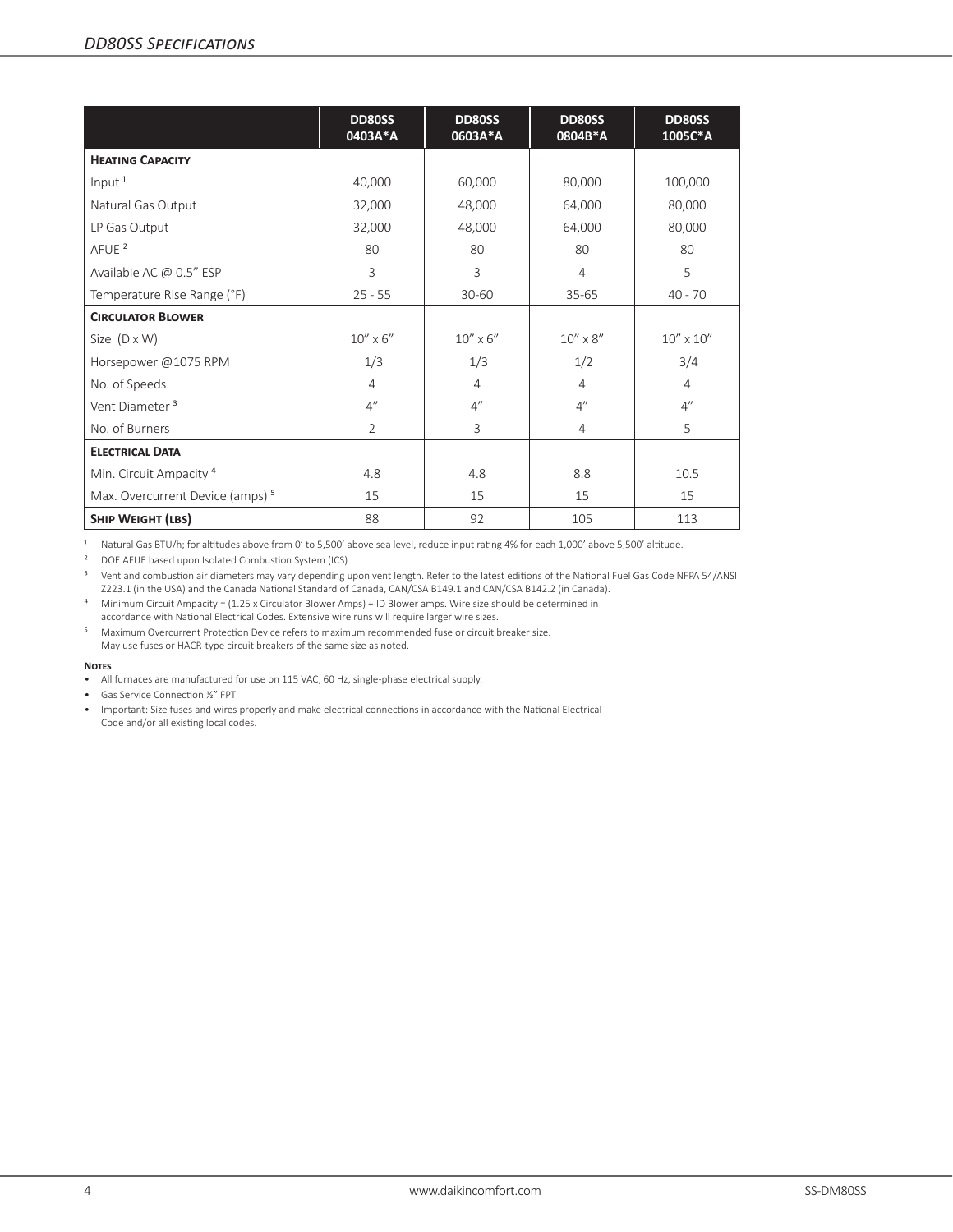

| <b>MODEL</b>  | А               | B               | <b>MODEL</b>  | A               | В               |
|---------------|-----------------|-----------------|---------------|-----------------|-----------------|
| DM80SS0403A*A | 14''            | $12\frac{1}{2}$ | DM80SS0805C*A | 21''            | $19\frac{1}{2}$ |
| DM80SS0603A*A | 14''            | $12\frac{1}{2}$ | DM80SS1005C*A | 21"             | $19\frac{1}{2}$ |
| DM80SS0604B*A | $17\frac{1}{2}$ | 16''            | DM80SS1205D*A | $24\frac{1}{2}$ | 23''            |
| DM80SS0804B*A | $17\frac{1}{2}$ | 16''            | DM80SS1405D*A | $24\frac{1}{2}$ | 23''            |

| MODEL  | A               | в               | <b>MODEL</b>  | A               | B               |
|--------|-----------------|-----------------|---------------|-----------------|-----------------|
| 403A*A | 14''            | $12\frac{1}{2}$ | DM80SS0805C*A | 21''            | $19\frac{1}{2}$ |
| 603A*A | 14''            | $12\frac{1}{2}$ | DM80SS1005C*A | 21''            | $19\%$ "        |
| 604B*A | $17\frac{1}{2}$ | 16''            | DM80SS1205D*A | $24\frac{1}{2}$ | 23''            |
| 804B*A | $17\frac{1}{2}$ | 16''            | DM80SS1405D*A | $24\frac{1}{2}$ | 23''            |

#### **Notes**

• Line voltage wiring can enter through the right or left side of furnace.

Low-voltage wiring can enter through the right or left side of furnace.

• Conversion kits for high-altitude (5500+ ft) natural gas operation are available.

• Installer must supply the following gas line fittings, according to which entrance is used: Left: One 90º street elbow; one 2½" pipe nipple; one 90º elbow; straight pipe; one ground joint union Right: Straight pipe to reach gas valve

### *Minimum Clearances to Combustible Materials*

|                             |              |                |           | <b>VENT</b>              |                  |                       |
|-----------------------------|--------------|----------------|-----------|--------------------------|------------------|-----------------------|
| <b>SIDES</b><br><b>REAR</b> | <b>FRONT</b> | <b>BOTTOM</b>  | <b>SW</b> | г<br>Ð                   | TOP <sup>1</sup> |                       |
| $\sim$ $\prime\prime$       | ~'           | $\bigcap$<br>u | ั         | $\overline{\phantom{a}}$ | 1<br>ᅩ           | $\sim$ $\prime\prime$ |

C = If placed on combustible floor, the floor MUST be wood ONLY.

#### **Notes**

- For servicing or cleaning, a 24" front clearance is recommended.
- Unit connections (electrical, flue, and drain) may necessitate greater clearances than the minimum clearances listed above.
- In all cases, accessibility clearance must take precedence over clearances from the enclosure where accessibility clearances are greater.
- Refer to the appropriate USA and Canadian codes:
	- In the USA: the National Fuel Gas Code NFPA 54 / ANSI Z223.1
	- In Canada: the Canada National Standard of Canada, CAN/CSA B149.1 and CAN/CSA B142.2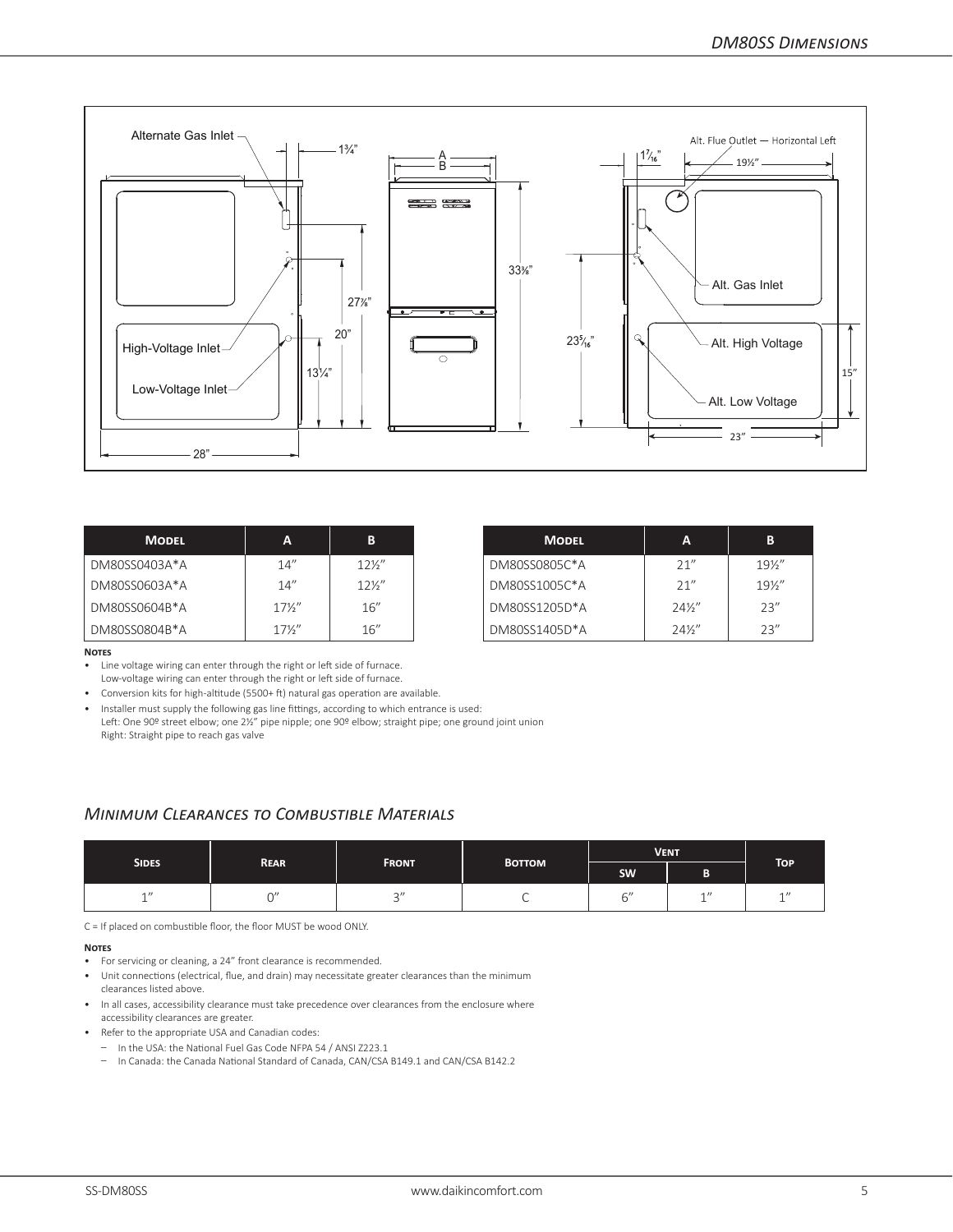

| <b>MODEL</b>  | Δ               | R               |
|---------------|-----------------|-----------------|
| DD80SS0403A*A | 14''            | $12\frac{1}{2}$ |
| DD80SS0603A*A | 14''            | $12\frac{1}{2}$ |
| DD80SS0804B*A | $17\frac{1}{2}$ | 16''            |
| DD80SS1005C*A | 21''            | $19\frac{1}{2}$ |

#### **Notes**

• Line-voltage wiring can enter through the right or left side of furnace.

• Low-voltage wiring can enter through the right or left side of furnace.

### *Minimum Clearances to Combustible Materials*

| <b>SIDES</b> |             |                          | VENT <sup>2</sup> |   |            |
|--------------|-------------|--------------------------|-------------------|---|------------|
|              | <b>REAR</b> | FRONT <sup>1</sup>       | <b>SW</b>         | B | <b>TOP</b> |
| 1            |             | $\sim$ "<br>$\checkmark$ | $\sim$ "<br>U     | 1 | $4$ $1$    |

<sup>1</sup> 24" clearance for serviceability recommended.

<sup>2</sup> Single Wall Vent (SW) to be used only as a connector. Refer to the latest editions of the National Fuel Gas Code NFPA 54/ ANSI Z223.1 (in the USA) and the Canada National Standard of Canada, CAN/CSA B149.1 and CAN/CSA B142.2 (in Canada).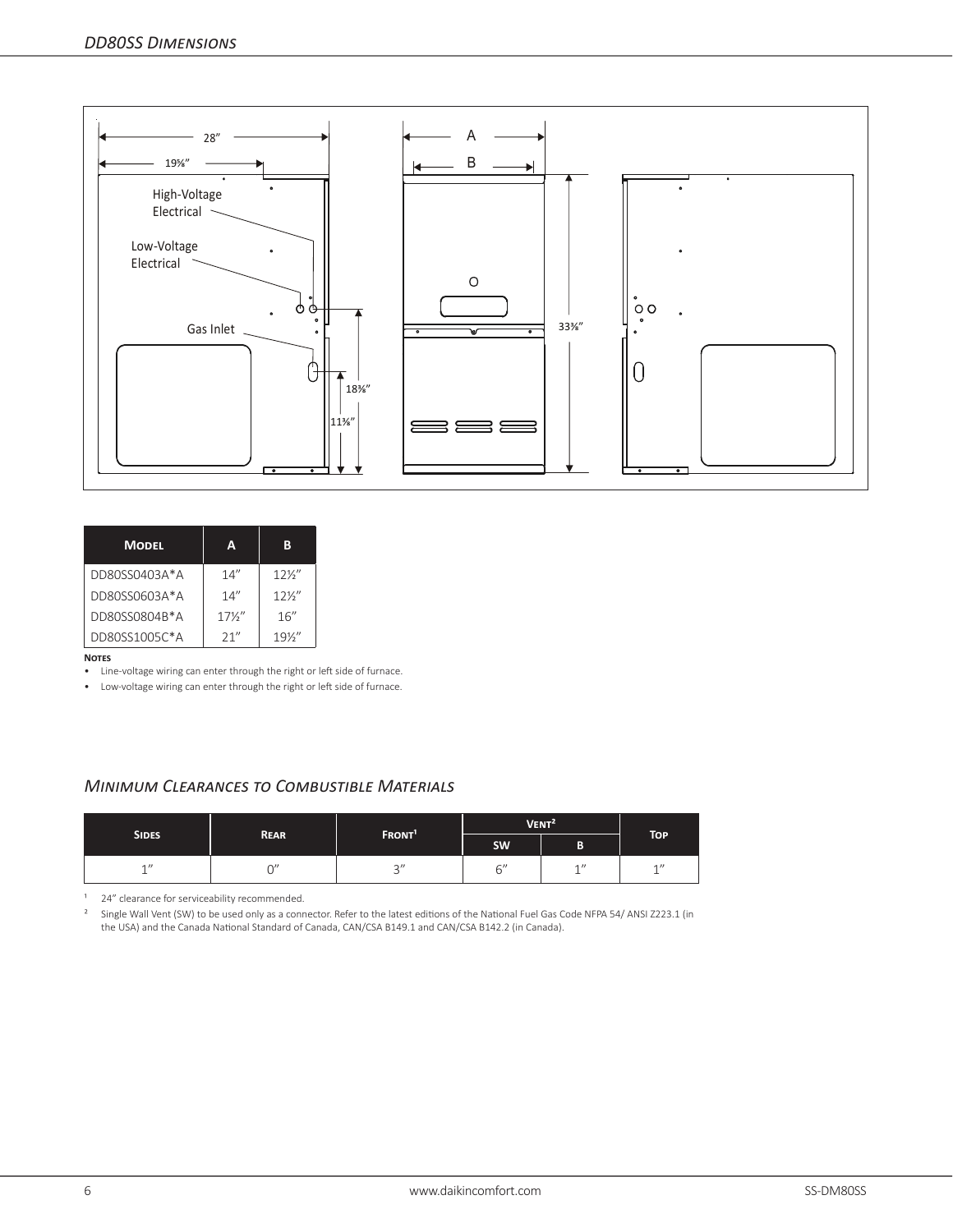|              | CFM & TEMPERATURE RISE VS. EXTERNAL STATIC PRESSURE |                                |            |                |            |                |            |                          |                                                        |                          |            |                          |            |            |            |
|--------------|-----------------------------------------------------|--------------------------------|------------|----------------|------------|----------------|------------|--------------------------|--------------------------------------------------------|--------------------------|------------|--------------------------|------------|------------|------------|
|              |                                                     |                                |            |                |            |                |            |                          | <b>EXTERNAL STATIC PRESSURE, (INCHES WATER COLUMN)</b> |                          |            |                          |            |            |            |
| <b>MODEL</b> | <b>MOTOR</b>                                        | <b>TONS</b><br>AC <sup>1</sup> |            | 0.1            |            | 0.2            | 0.3        |                          |                                                        | 0.4                      |            | 0.5                      | 0.6        | 0.7        | 0.8        |
|              | <b>SPEED</b>                                        |                                | <b>CFM</b> | <b>RISE</b>    | <b>CFM</b> | <b>RISE</b>    | <b>CFM</b> | <b>RISE</b>              | <b>CFM</b>                                             | <b>RISE</b>              | <b>CFM</b> | <b>RISE</b>              | <b>CFM</b> | <b>CFM</b> | <b>CFM</b> |
|              | High                                                | 3                              | 1,521      | $\overline{a}$ | 1,466      | $---$          | 1,414      | $---$                    | 1,373                                                  | $\overline{\phantom{a}}$ | 1,298      | $---$                    | 1,243      | 1,164      | 1,075      |
| DM80SS       | Med                                                 | 2.5                            | 1.160      | 26             | 1.160      | 26             | 1,132      | 26                       | 1,121                                                  | 26                       | 1.082      | 27                       | 1.042      | 997        | 925        |
| 0403A*A      | Med-Lo                                              | $\overline{2}$                 | 961        | 31             | 955        | 31             | 948        | 31                       | 932                                                    | 32                       | 913        | 33                       | 882        | 821        | 803        |
|              | Low                                                 | 1.5                            | 781        | 38             | 785        | 38             | 781        | 38                       | 773                                                    | 38                       | 761        | 32                       | 745        | 716        | 668        |
|              | High                                                | 3                              | 1.422      | 31             | 1,352      | 33             | 1,307      | 34                       | 1.197                                                  | 37                       | 1,157      | 38                       | 1,092      | 1,075      | 983        |
| DM80SS       | Med                                                 | 2.5                            | 1.098      | 40             | 1.081      | 41             | 1,051      | 42                       | 1,039                                                  | 43                       | 1,021      | 44                       | 983        | 924        | 868        |
| 0603A*A      | Med-Lo                                              | $\overline{2}$                 | 919        | 48             | 913        | 49             | 892        | 50                       | 847                                                    | $---$                    | 829        | $\frac{1}{2}$            | 818        | 792        | 728        |
|              | Low                                                 | 1.5                            | 758        | ----           | 741        | ----           | 741        | $---$                    | 733                                                    | ----                     | 699        | $---$                    | 677        | 649        | 626        |
|              | High                                                | $\overline{4}$                 | 2,134      | 21             | 2,100      | 21             | 2,042      | 22                       | 1,975                                                  | 23                       | 1,883      | 24                       | 1,786      | 1,700      | 1,601      |
| DM80SS       | Med                                                 | 3.5                            | 1,668      | 27             | 1,663      | 27             | 1,656      | 27                       | 1,645                                                  | 27                       | 1,616      | 28                       | 1,549      | 1,492      | 1,391      |
| 0604B*A      | Med-Lo                                              | 3                              | 1.419      | 31             | 1,426      | 31             | 1,426      | 31                       | 1,432                                                  | 31                       | 1,419      | 31                       | 1,378      | 1,328      | 1,261      |
|              | Low                                                 | 2.5                            | 1,134      | 39             | 1.145      | 39             | 1,166      | 38                       | 1,171                                                  | 38                       | 1,160      | 38                       | 1,144      | 1,111      | 1,071      |
|              | High                                                | $\overline{4}$                 | 2,051      | ----           | 1,983      | $---$          | 1,895      | $\overline{\phantom{a}}$ | 1,812                                                  | $\overline{\phantom{a}}$ | 1,725      | $\overline{\phantom{a}}$ | 1,627      | 1,530      | 1,439      |
| DM80SS       | Med                                                 | 3.5                            | 1,736      | $\overline{a}$ | 1,708      | 35             | 1,652      | 36                       | 1,611                                                  | 37                       | 1,540      | 38                       | 1,475      | 1,394      | 1,307      |
| 0804B*A      | Med-Lo                                              | 3                              | 1,493      | 35             | 1,668      | 36             | 1,459      | 41                       | 1,429                                                  | 41                       | 1,389      | 43                       | 1,339      | 1,274      | 1,204      |
|              | Low                                                 | 2.5                            | 1,200      | 49             | 1.185      | 50             | 1,180      | 50                       | 1.173                                                  | 51                       | 1,158      | 51                       | 1,125      | 1,125      | 1,080      |
|              | High                                                | 5                              | 2,290      | $\frac{1}{2}$  | 2,229      | $\overline{a}$ | 2,155      | $\frac{1}{2}$            | 2.047                                                  | $---$                    | 1,960      | $\frac{1}{2}$            | 1,837      | 1,712      | 1,584      |
| DM80SS       | Med                                                 | 4                              | 1.852      | $\overline{a}$ | 1,820      | $---$          | 1,777      | $---$                    | 1.719                                                  | $---$                    | 1.641      | 36                       | 1,567      | 1,469      | 1,382      |
| 0805C*A      | Med-Lo                                              | 3.5                            | 1,615      | 37             | 1,592      | 37             | 1,556      | 38                       | 1,516                                                  | 39                       | 1,470      | 40                       | 1,405      | 1,346      | 1,235      |
|              | Low                                                 | 3                              | 1,290      | 46             | 1,285      | 46             | 1,265      | 47                       | 1,235                                                  | 48                       | 1,214      | 49                       | 1,174      | 1,044      | 904        |
|              | High                                                | 5                              | 2,323      | $\overline{a}$ | 2,225      | $---$          | 2,120      | 35                       | 2,040                                                  | 36                       | 1,974      | 38                       | 1,801      | 1,688      | 1,577      |
| DM80SS       | Med                                                 | 4                              | 1.858      | 40             | 1.847      | 40             | 1.799      | 41                       | 1.744                                                  | 42                       | 1.674      | 44                       | 1,577      | 1,493      | 1,399      |
| 1005C*A      | Med-Lo                                              | 3.5                            | 1.596      | 46             | 1.587      | 47             | 1,571      | 47                       | 1.552                                                  | 48                       | 1.493      | 50                       | 1.397      | 1,326      | 1,217      |
|              | Low                                                 | 3                              | 1,291      | 57             | 1,272      | 58             | 1,261      | 59                       | 1,257                                                  | 59                       | 1,205      | 61                       | 1,168      | 1,118      | 1,060      |
|              | High                                                | 5                              | 2,469      | $\overline{a}$ | 2,389      | $---$          | 2,300      | $\overline{a}$           | 2,223                                                  | 40                       | 2,131      | 42                       | 2,027      | 1,902      | 1,786      |
| DM80SS       | Med                                                 | $\overline{4}$                 | 1,575      | 56             | 1,558      | 57             | 1,545      | 58                       | 1,513                                                  | 59                       | 1,500      | 59                       | 1,419      | 1,354      | 1,271      |
| 1205D*A      | Med-Lo                                              | 3.5                            | 1.402      | 63             | 1,380      | 64             | 1,343      | 66                       | 1.319                                                  | 67                       | 1,296      | 69                       | 1,245      | 1,183      | 1,106      |
|              | Low                                                 | 3                              | 1,200      | $- - - -$      | 1,186      | $\overline{a}$ | 1,161      | $---$                    | 1,127                                                  | $\frac{1}{2}$            | 1,082      | $\cdots$                 | 1,042      | 995        | 926        |
|              | High                                                | 5                              | 2,469      | 42             | 2,389      | 43             | 2,300      | 45                       | 2,223                                                  | 47                       | 2,131      | 49                       | 2,027      | 1,902      | 1,786      |
| DM80SS       | Med                                                 | 4                              | 1,575      | 66             | 1,558      | 67             | 1,545      | 67                       | 1,513                                                  | 69                       | 1,500      | 69                       | 1,419      | 1,354      | 1,271      |
| 1405D*A      | Med-Lo                                              | 3.5                            | 1,402      | $---$          | 1,380      | $---$          | 1,343      | $---$                    | 1,319                                                  | $\frac{1}{2}$            | 1,296      | $---$                    | 1,245      | 1,183      | 1,106      |
|              | Low                                                 | 3                              | 1,200      | $---$          | 1,186      | $- - - -$      | 1,161      | $\cdots$                 | 1,127                                                  | $---$                    | 1,082      | $---$                    | 1,042      | 995        | 926        |

 $1$  at 0.5 $''$  ESP

**Notes**

• CFM in chart is without filter(s). Filters do not ship with this furnace, but must be provided by the installer.

If the furnace requires two return filters, this chart assumes both filters are installed.

• All furnaces ship as high-speed cooling and medium-speed heating. Installer must adjust blower cooling and heating speed as needed.

• For most jobs, about 400 CFM per ton when cooling is desirable.

• INSTALLATION IS TO BE ADJUSTED TO OBTAIN TEMPERATURE RISE WITHIN THE RANGE SPECIFIED ON THE RATING PLATE.

• This chart is for information only. For satisfactory operation, external static pressure must not exceed value shown on the rating plate.

• The dashed (----) areas indicate a temperature rise not recommended for this model.

• At higher altitudes, a properly derated unit will have approximately the same temperature rise at a particular CFM, while ESP at the CFM will be lower.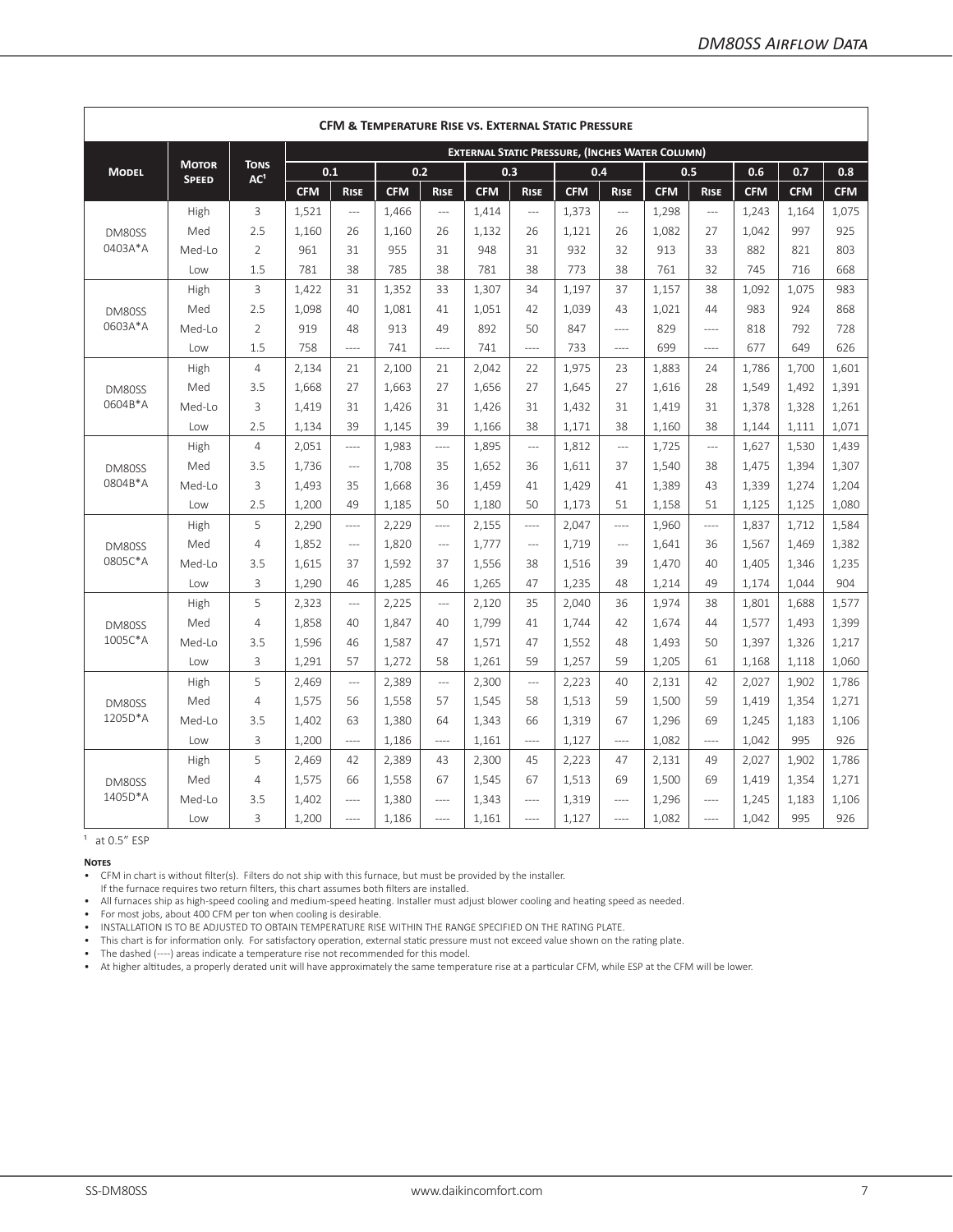|              | <b>CFM &amp; TEMPERATURE RISE VS. EXTERNAL STATIC PRESSURE</b> |                                |                                                        |                |            |             |            |                |            |             |            |             |            |            |            |  |
|--------------|----------------------------------------------------------------|--------------------------------|--------------------------------------------------------|----------------|------------|-------------|------------|----------------|------------|-------------|------------|-------------|------------|------------|------------|--|
|              |                                                                |                                | <b>EXTERNAL STATIC PRESSURE, (INCHES WATER COLUMN)</b> |                |            |             |            |                |            |             |            |             |            |            |            |  |
| <b>MODEL</b> | <b>MOTOR</b><br><b>SPEED</b>                                   | <b>TONS</b><br>AC <sup>1</sup> | 0.1                                                    |                | 0.2        |             | 0.3        |                | 0.4        |             | 0.5        |             | 0.6        | 0.7        | 0.8        |  |
|              |                                                                |                                | <b>CFM</b>                                             | <b>RISE</b>    | <b>CFM</b> | <b>RISE</b> | <b>CFM</b> | <b>RISE</b>    | <b>CFM</b> | <b>RISE</b> | <b>CFM</b> | <b>RISE</b> | <b>CFM</b> | <b>CFM</b> | <b>CFM</b> |  |
|              | High                                                           | 3.0                            | 1.353                                                  | $\cdots$       | 1.290      | $\cdots$    | 1.246      | $\cdots$       | 1,199      | 25          | 1.149      | 26          | 1.116      | 1.116      | 1,099      |  |
| DD80SS       | Med                                                            | 2.5                            | 1.183                                                  | 25             | 1.113      | 27          | 1.098      | 27             | 1,052      | 28          | 1.039      | 29          | 1.006      | 1.012      | 969        |  |
| 0403A*A      | Med-Lo                                                         | 2.0                            | 980                                                    | 30             | 946        | 31          | 920        | 32             | 900        | 33          | 896        | 33          | 885        | 855        | 804        |  |
|              | l ow                                                           | 1.5                            | 778                                                    | 38             | 762        | 39          | 738        | 40             | 746        | 40          | 738        | 40          | 717        | 696        | 678        |  |
|              | High                                                           | 3.0                            | 1,290                                                  | 34             | 1,236      | 36          | 1,194      | 37             | 1,166      | 38          | 1.176      | 38          | 1,166      | 1,108      | 1,029      |  |
| DD80SS       | Med                                                            | 2.5                            | 1.139                                                  | 39             | 1.090      | 41          | 1.035      | 43             | 1.063      | 42          | 1.063      | 42          | 1020       | 962        | 895        |  |
| 0603A*A      | Med-Lo                                                         | 2.0                            | 962                                                    | 46             | 927        | 48          | 925        | 48             | 941        | 47          | 909        | 49          | 877        | 834        | 779        |  |
|              | l ow                                                           | 1.5                            | 787                                                    | 56             | 776        | 57          | 763        | 58             | 744        | 60          | 723        | $---$       | 690        | 641        | 581        |  |
|              | High                                                           | 4.0                            | 2,128                                                  | $\cdots$       | 2.063      | $\cdots$    | 2.001      | $---$          | 1,927      | $---$       | 1.824      | $---$       | 1.726      | 1.628      | 1,529      |  |
| DD80SS       | Med                                                            | 3.5                            | 1.840                                                  | $\cdots$       | 1.788      | $\cdots$    | 1.745      | $\cdots$       | 1.689      | 35          | 1.625      | 36          | 1.550      | 1.470      | 1,364      |  |
| 0804B*A      | Med-Lo                                                         | 3.0                            | 1.602                                                  | 37             | 1.558      | 38          | 1.543      | 38             | 1.493      | 40          | 1.455      | 41          | 1.402      | 1.328      | 1,239      |  |
|              | Low                                                            | 2.5                            | 1.277                                                  | 46             | 1.252      | 47          | 1.244      | 48             | 1,229      | 48          | 1.214      | 49          | 1.179      | 1141       | 1079       |  |
|              | High                                                           | 5.0                            | 2,405                                                  | $-\!-\!$ $\!-$ | 2,361      | $---$       | 2,250      | $-\!-\!$ $\!-$ | 2,161      | $---$       | 2.037      | 36          | 1,937      | 1.808      | 1,689      |  |
| DD80SS       | Med                                                            | 4.0                            | 1,880                                                  | 39             | 1.838      | 40          | 1.794      | 41             | 1,734      | 43          | 1.677      | 44          | 1,568      | 1,510      | 1,401      |  |
| 1005C*A      | Med-Lo                                                         | 3.5                            | 1659                                                   | 45             | 1.630      | 45          | 1.587      | 47             | 1,537      | 48          | 1.492      | 50          | 1.445      | 1.368      | 1,287      |  |
|              | Low                                                            | 3.0                            | 1,472                                                  | 50             | 1.454      | 51          | 1.404      | 53             | 1,366      | 54          | 1,326      | 56          | 1300       | 1228       | 1139       |  |

 $1$  at 0.5 $"$  ESP

**Notes**

• CFM in chart is without filter(s). Filters do not ship with this furnace, but must be provided by the installer. If the furnace requires two return filters, this chart assumes both filters are installed.

• All furnaces ship as high-speed cooling and medium-speed heating. Installer must adjust blower cooling and heating speed as needed.

• For most jobs, about 400 CFM per ton when cooling is desirable.

• INSTALLATION IS TO BE ADJUSTED TO OBTAIN TEMPERATURE RISE WITHIN THE RANGE SPECIFIED ON THE RATING PLATE.

• This chart is for information only. For satisfactory operation, external static pressure must not exceed value shown on the rating plate.

• The dashed (----) areas indicate a temperature rise not recommended for this model.

• At higher altitudes, a properly derated unit will have approximately the same temperature rise at a particular CFM, while ESP at the CFM will be lower.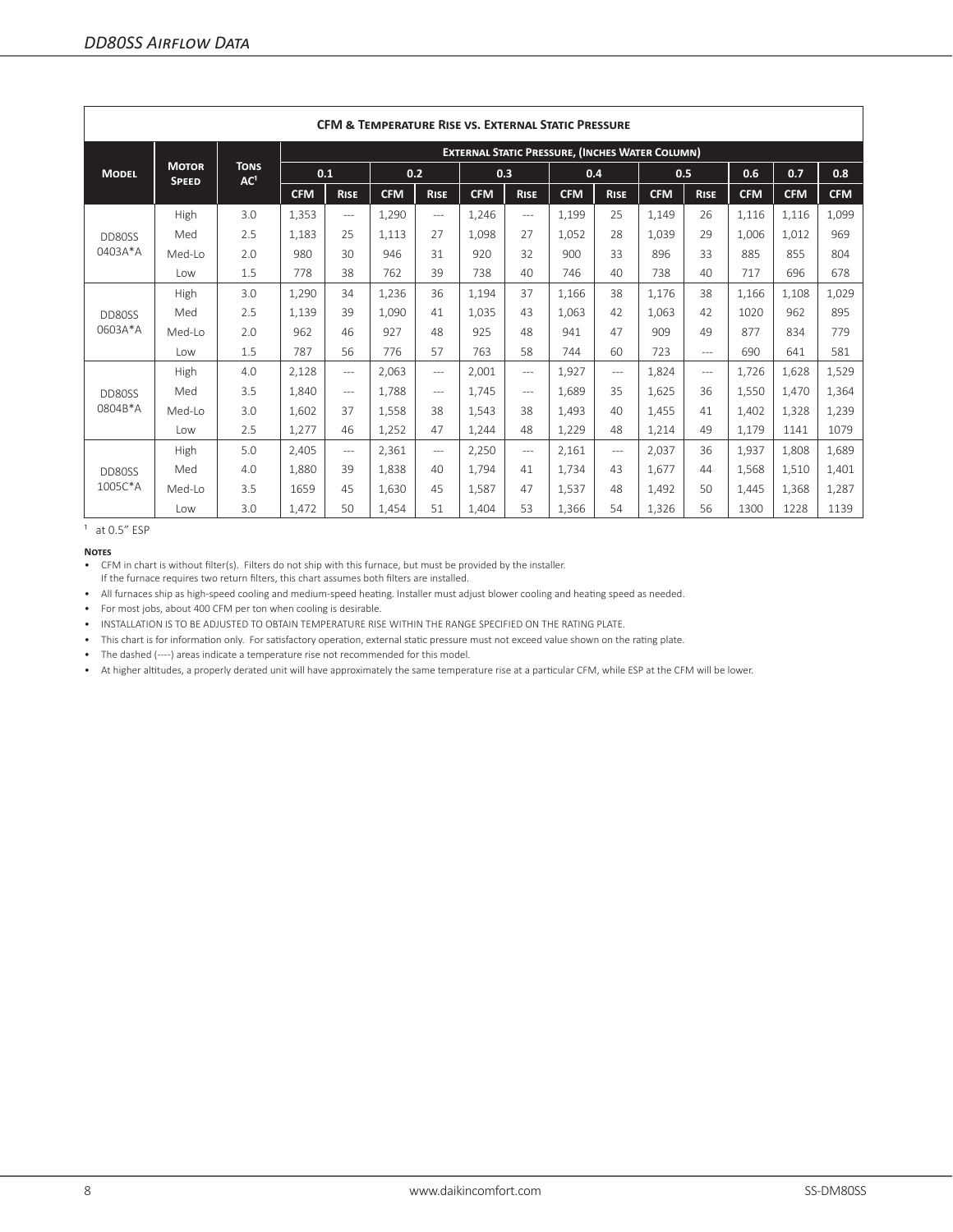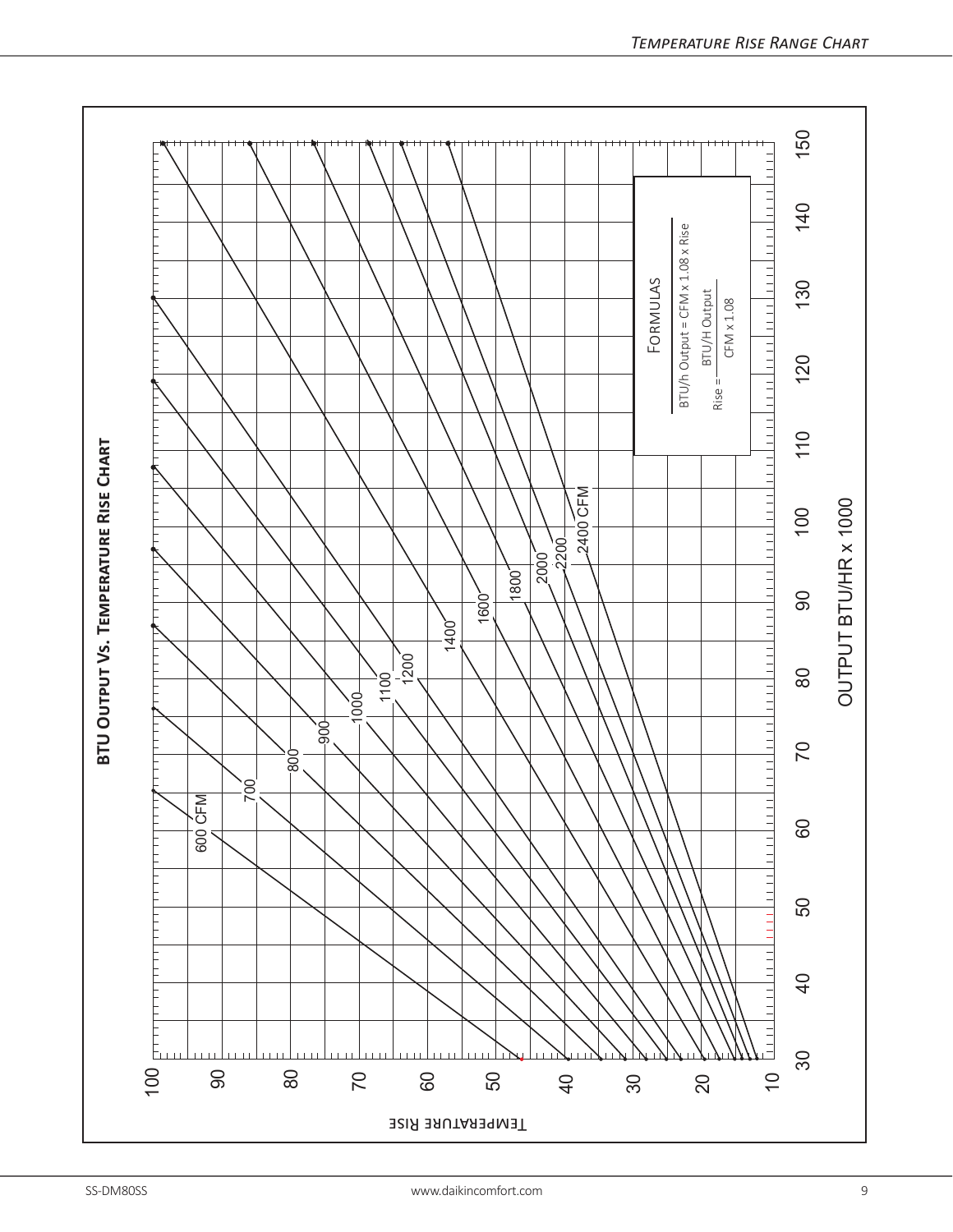

⚡

power<br>death.

injury, or

personal

Wiring is subject to change. Always<br>refer to the wiring diagram on the<br>unit for the most up-to-date wiring. Wiring is subject to change. Always refer to the wiring diagram on the unit for the most up-to-date wiring.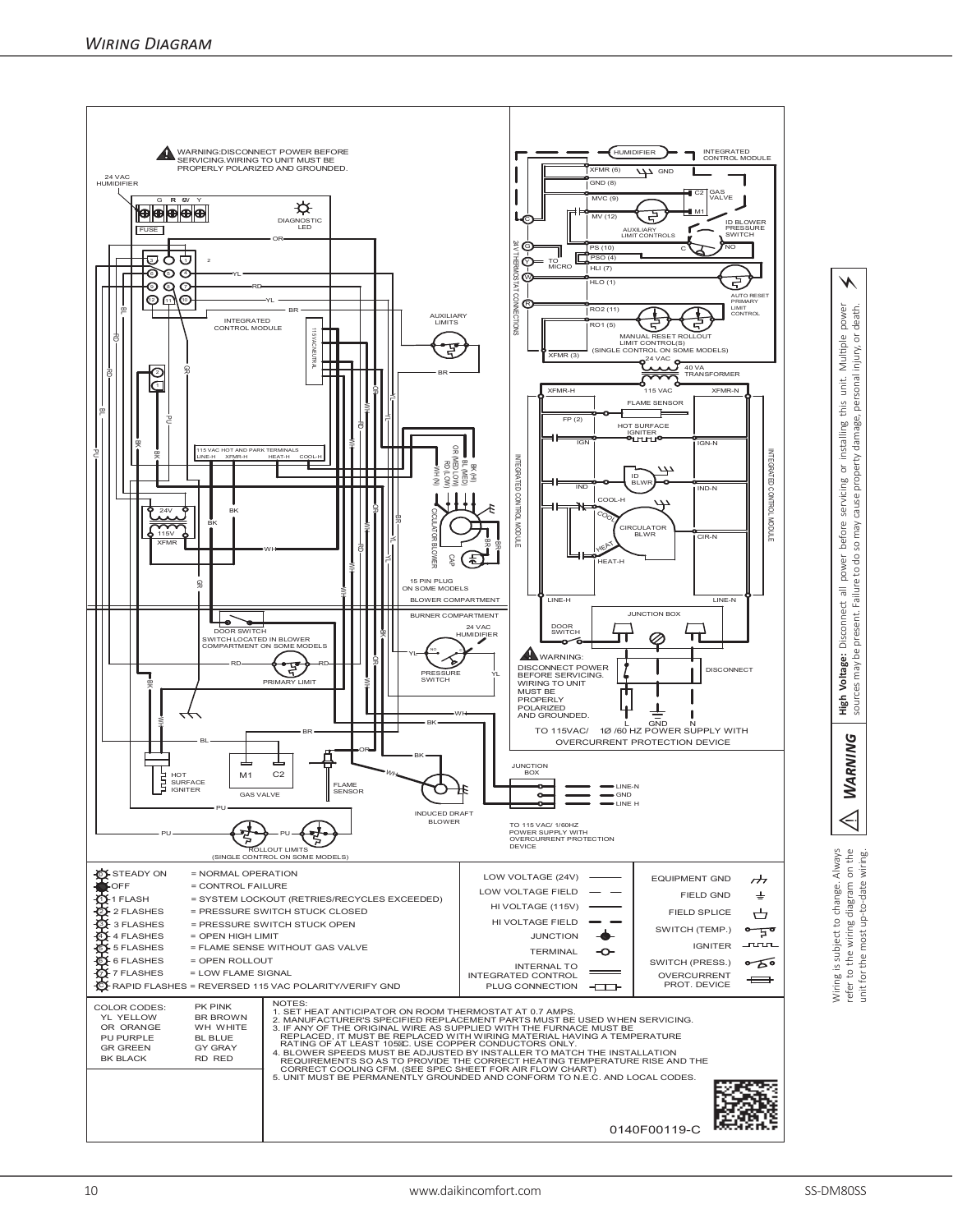| <b>MODEL</b>        | <b>DESCRIPTION</b>                                             |  |  |  |  |  |  |  |
|---------------------|----------------------------------------------------------------|--|--|--|--|--|--|--|
| $LPT-031$           | <b>IP Conversion Kit</b>                                       |  |  |  |  |  |  |  |
| HANG21              | High-Altitude Natural Gas Kit (5500+ ft)                       |  |  |  |  |  |  |  |
| AFF18-60A           | Fossil Fuel Kit                                                |  |  |  |  |  |  |  |
| MVK-01 <sup>2</sup> | Masonry Vent Kit                                               |  |  |  |  |  |  |  |
| MVK-02 <sup>2</sup> | Masonry Vent Kit (for DM80SS1205D and DM80SS1405D models only) |  |  |  |  |  |  |  |
| <b>TK-400</b>       | <b>Twinning Kit</b>                                            |  |  |  |  |  |  |  |

<sup>1</sup> White-Rodgers and Honeywell valves

² Upflow applications only

# *Downflow Sub-base for:*

| <b>MODEL</b>      | <b>DESCRIPTION</b> | <b>DD80SS</b><br>00403A*A | <b>DD80SS</b><br>00603A*A | <b>DD80SS</b><br>00804B*A | <b>DD80SS</b><br>01005C*A |
|-------------------|--------------------|---------------------------|---------------------------|---------------------------|---------------------------|
| SBT14             | 14" Furnace        | ν                         | ν                         | $- - -$                   | ---                       |
| SBT17             | 171/2" Furnace     | $- - -$                   | $- - -$                   |                           | ---                       |
| SBT <sub>21</sub> | 21" Furnace        | $- - -$                   | ---                       | $- - -$                   |                           |

### *DM80SS Minimum Filter Sizes*

| <b>MODEL#</b>                  | DM80SS                                                                            | DM80SS | DM80SS                            | DM80SS                                                                                             | DM80SS | DM80SS | DM80SS | DM80SS |
|--------------------------------|-----------------------------------------------------------------------------------|--------|-----------------------------------|----------------------------------------------------------------------------------------------------|--------|--------|--------|--------|
|                                | 0403A*                                                                            | 0603A* | 0604B*                            | 0804B*                                                                                             | 0805C* | 1005C* | 1205D* | 1405D* |
| Filter Size (in <sup>2</sup> ) | (1) 16 x 25 (Side) or<br>$(1)$ 16 x 25 (Side or Bottom)<br>$(1)$ 14 x 24 (Bottom) |        | $(1)$ 16 x 25<br>(Side or Bottom) | (2) 16 x 25 (Side) or<br>(2) 16 x 25 (Side) or<br>$(1)$ 20 x 25 (Bottom)<br>$(1)$ 24 x 24 (Bottom) |        |        |        |        |

Use 2 - 16 x 25 filters on side returns or 1 - 20 x 25 filter on bottom return if furnace is connected to a cooling unit over 4 tons nominal capacity. Note: Other size filters of equal or greater surface area may be used; filters may also be centrally located.

## *DD80SS Minimum Filter Sizes*

| <b>MODEL#</b>                  | <b>DD80SS</b>                               | <b>DD80SS</b> | <b>DD80SS</b>                                  | <b>DD80SS</b>                                  |
|--------------------------------|---------------------------------------------|---------------|------------------------------------------------|------------------------------------------------|
|                                | $0403A*$                                    | $0603A*$      | 0804B*                                         | $1005C*$                                       |
| Filter Size (in <sup>2</sup> ) | $(2)$ 10 x 20 or $(1)$ 14 x 25 (Top Return) |               | $(2)$ 14 x 20 or<br>$(1)$ 16 x 25 (Top Return) | $(2)$ 14 x 20 or<br>$(1)$ 20 x 25 (Top Return) |

Note: Other size filters of equal or greater surface area may be used; filters may also be centrally located.